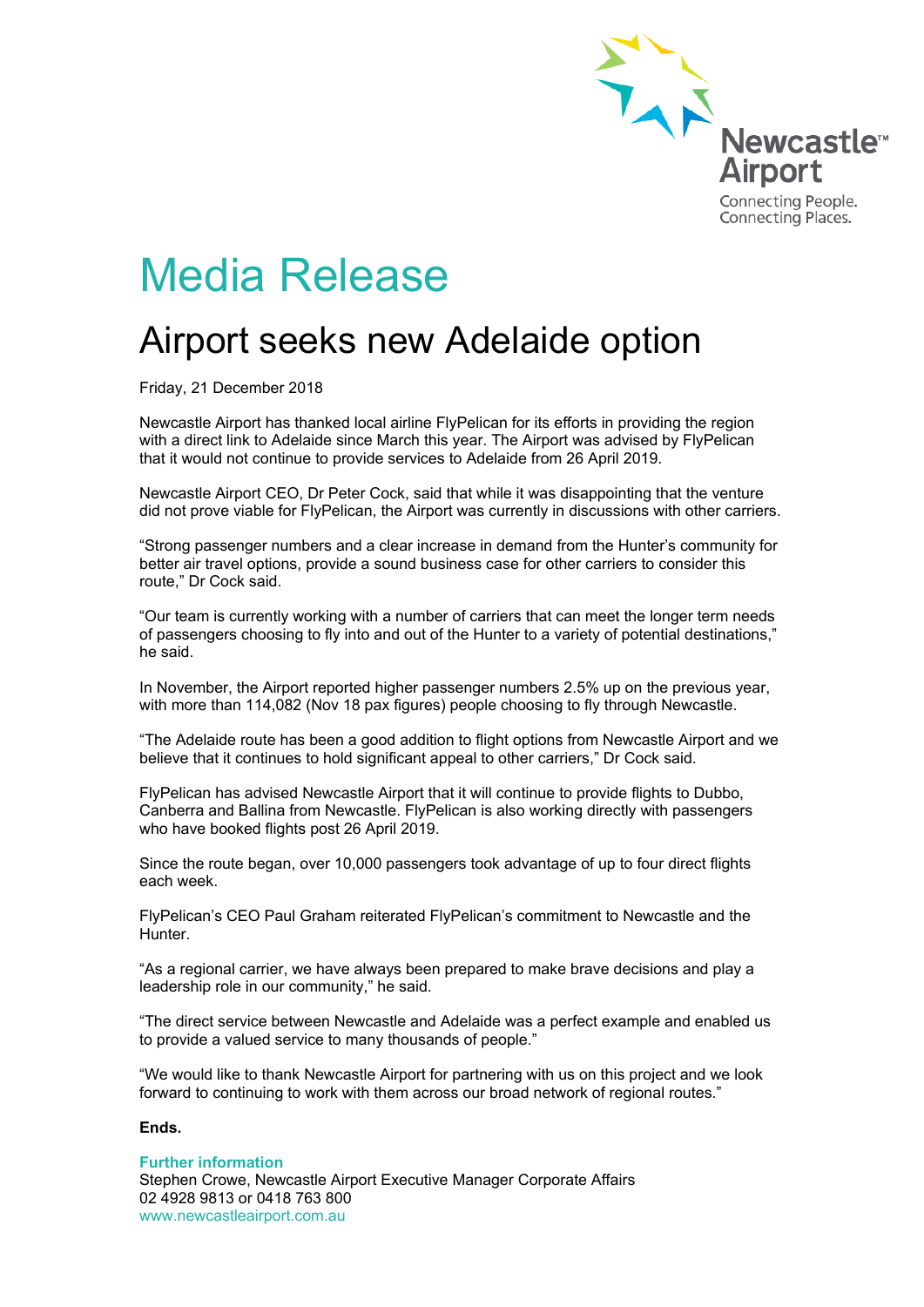

Notes for the Editor:

Newcastle Airport<https://www.newcastleairport.com.au/>

Newcastle Airport Facebook Page: <https://www.facebook.com/ntlairport/>

Newcastle Airport Twitter Feed:<https://twitter.com/NTLairport>

Newcastle Airport Master Plan:<https://www.newcastleairport.com.au/corporate/about/masterplan>

Astra Aerolab<https://astraaerolab.com.au/>

### **About Newcastle Airport**

- > Named 'Major Airport of the Year' at the 2018 Australian Airports Association Industry Awards.
- > Newcastle Airport is the second international gateway into New South Wales and the second busiest airport in the state.
- > Serviced by Jetstar, Virgin Australia, QantasLink, Regional Express, and FlyPelican to nine direct domestic destinations and onward to more than 65 worldwide destinations.
- > Direct international flights to Auckland New Zealand will operate 22 November 2018 17 February 2019. Operated by Virgin Australia, the 13-week seasonal service is the first international route in 16 years.
- > In March 2018, a direct service to Adelaide commenced operated by FlyPelican. Adelaide represents the first new major city route since the introduction of Gold coast in 2004.
- > FY17/18 passenger results saw Newcastle Airport break its all-time FY record with 1,272,634 travellers passing through the terminal.
- > The record throughput is a result of 25-month consecutive year-on-year monthly passenger growth recorded up until December 2017.
- > A record-breaking 5,272 passengers travelled through Newcastle Airport on Friday 23 November 2018 (the first day of Newcastle Supercars). The same weekend (Thurs-Mon), saw more than 22,000 through the Airport.
- > In February 2018, Newcastle Airport welcomed its 17 millionth passenger through the terminal since 1995. 2018 will see the 18 millionth passenger.
- > Newcastle Airport is the gateway to Australia's largest regional economy, with more than \$43 billion annual output and 48,500 businesses.
- > A significant economic driver, Newcastle Airport contributes more than \$1.1 billion to the state's economy each year. Of this, \$300 million is direct to the visitor economy, supporting 3,300 jobs.
- > Newcastle Airport is internationally ready, the international arrivals and departures fit-out completed in August 2017.
- $>$  In its 70<sup>th</sup> anniversary year, Newcastle Airport continues to work with its airline partners to increase the number of flights to our current destinations, to add direct flights to even more destinations, and to work tirelessly to secure more international destinations.
- > The more people that choose to fly from Newcastle Airport will provide evidence to the airlines that the demand truly exists and that our region deserves more.
- > On 22 March 2018, Newcastle Airport released its 60-year Master Plan, which includes a 20-year blueprint for growth, projections and business development of the Airport.